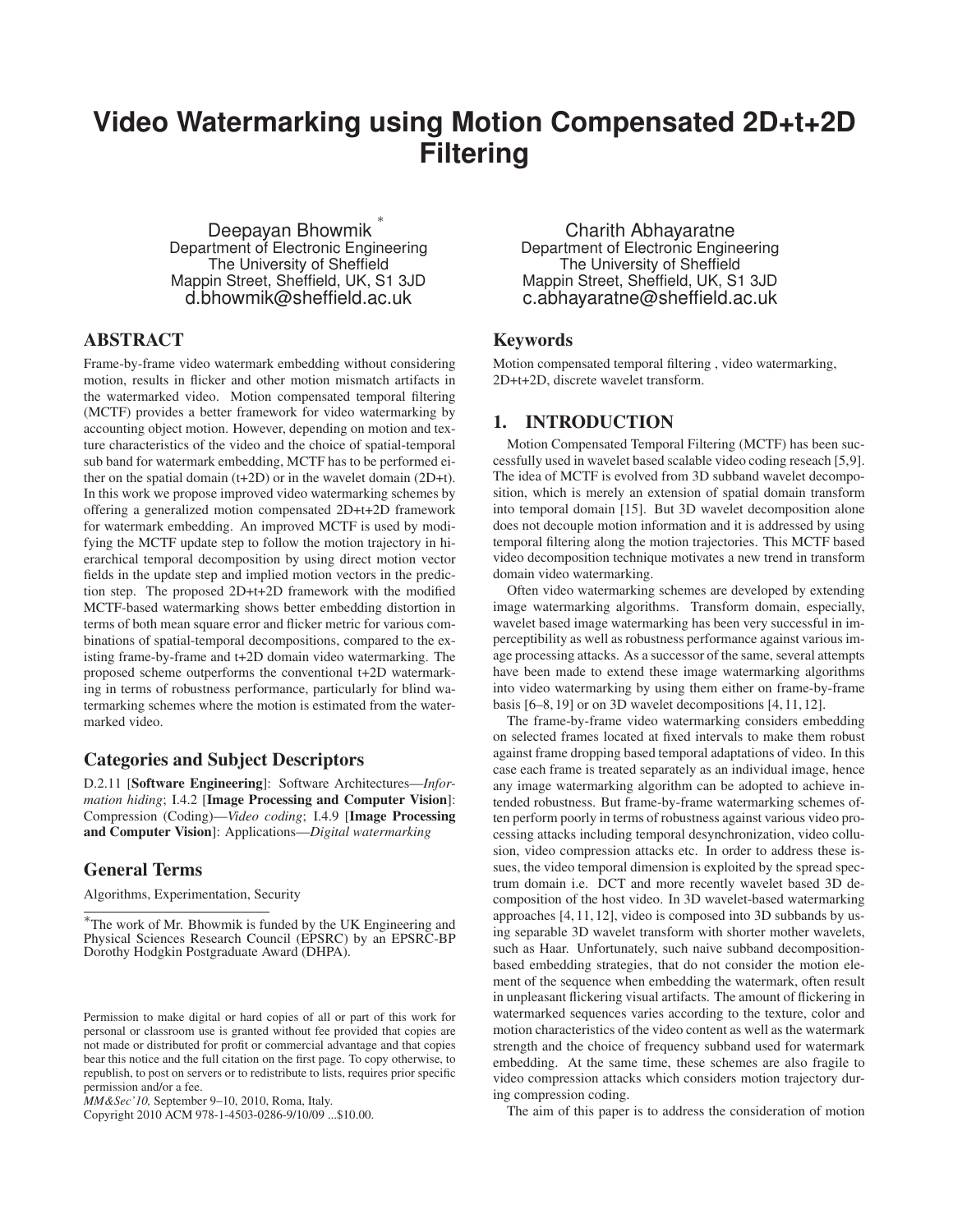and texture characteristics of the video sequence for extending image watermarking techniques into video. The new proposed approach is evolved from the MCTF based wavelet domain video decomposition concept, as briefed at the beginning of the paper. A few attempts have already been made to investigate the effect of motion in video watermarking attempts on incorporating motion compensation into video watermarking [13, 16, 17]. In these investigations the sequence is first temporally decomposed into Haar wavelet subbands using MCTF and then spatially decomposed using the 2D DCT transform resulting in the decomposition scheme widely known as t+2D. Here we aim to advance further by investigating along the line of MCTF based wavelet coding to improve the robustness while keeping the imperceptibility or vice versa. Apparent problems of direct use of MCTF and t+2D decompositions in watermarking are three-fold and we offer alternative solutions to address the same.

1) In scalable video coding research it has been evident that video with different texture and motion characteristics leading to its spatial and temporal features perform differently on t+2D domain [5] and its alternative 2D+t domain [1], where MCTF is performed on the 2D wavelet decomposition domain. Further, in 3D subband decomposition for video watermarking, the consideration of motion, thus the use of MCTF, is only required for subbands where the watermarks are embedded. Therefore fixed architectures, such as t+2D or 2D+t, add unnecessary complexity in terms of motion estimation and compensation into the watermarking algorithm.

2) The conventional MCTF is focused on achieving higher compression and thus gives more attention on the prediction lifting step in MCTF. However, for watermarking it is necessary to follow the motion trajectory of content into low frequency temporal subband frames, in order to avoid motion mismatch in the update step of MCTF when these frames are modified due to watermark embedding.

3) t+2D structure offers better energy compaction in the low frequency temporal subband, while keeping majority coefficient values to very small or nearly zero in high frequency temporal subbands. This is very useful during compression but leaves very little room for watermark embedding in high frequency temporal subbands. Therefore, for a robust algorithm most of the MCTF domain watermarking schemes, mentioned above, embed the watermark in the low-pass temporal frames. On the other hand 2D+t provides more energy in high frequency subbands, which enables the possibility to embed and recover the watermark robustly using high-pass temporal frames which improves the overall imperceptibility of the watermarked video.

To overcome these shortcomings we propose a flexible 2D+t+2D generalized motion compensated temporal-spatial subband decomposition scheme using a modified motion compensated temporal filtering (MMCTF) scheme for video watermarking. Using the framework we analyze the merits and the demerits of watermark embedding using various combinations of 2D+t+2D structure and propose new video watermarking schemes to improve the imperceptibility and the robustness performance against scalable coded video attacks, such as, Motion JPEG2000, MC-EZBC and H.264- SVC. We also address the issue related to motion estimation from watermarked video without any prior knowledge of original motion information.

The rest of the paper is organized as follows: In Section 2 the modified MCTF scheme is presented along with the new 2D+t+2D sub band decomposition framework, and the video watermarking



Figure 1: Pixel connectivity in  $I_{2t}$  and  $I_{2t+1}$  frames.

schemes using the implementation of different subband decomposition schemes are proposed in Section 3. The simulation results of embedding distortion performance of non-blind watermarking is shown in Section 4, followed by conclusions in Section 5.

# 2. MOTION COMPENSATED 2D+t+2D **FILTERING**

The generalised spatio-temporal decomposition scheme consists of two modules: *1) MCTF* and *2) 2D spatial frequency decomposition.* To capture the motion information accurately, we have modified the commonly used lifting based MCTF by tracking interframe pixel connectivity and use the 2D wavelet transform for spatial decomposition. In this section we describe the modified motion compensated temporal filtering (MMCTF) first and then propose the 2D+t+2D general framework based on MMCTF.

# 2.1 MMCTF

We formulate the MMCTF scheme giving more focus into the motion trajectory-based update step as follows. Let  $I_t$  be the video sequence, where  $t$  is the time index in display order. We consider two consecutive frames  $I_{2t}$  and  $I_{2t+1}$ , as the current frame (c) and the reference frame  $(r)$ , respectively, following the video coding terminology. The  $I_{2t}$  frame is partitioned into non-overlapping blocks and for each block, vertical and horizontal displacements are quantified and represented as motion vector fields  $V^{c\rightarrow r}$  and  $\mathcal{H}^{c \to r}$ , respectively. In the  $I_{2t}$  frame, each block can be one of two types, namely inter and intra blocks, where the motion is only estimated for the former block type only.

Similarly, as far as the  $I_{2t+1}$  frame is concerned any pixel can be one of three types, namely, one-to-one connected, one-to-many connected and unconnected (as shown in Figure 1), depending on their connectivity to pixels in the  $I_{2t}$  frame following the implied motion vector vector fields  $V^{c\leftarrow r}$  and  $\mathcal{H}^{c\leftarrow r}$ , which are simply the directional inverse of the original motion vector fields,  $V^{c\rightarrow r}$  and  $\mathcal{H}^{c\rightarrow r}$ .

Considering these block and pixel classifications, the lifting steps for pixels at positions  $[m, n]$  in frames  $I_{2t}$  and  $I_{2t+1}$  (*i.e.*,  $I_{2t}[m, n]$ and  $I_{2t+1}[m, n]$ ) performing the temporal motion compensated Haar wavelet transform are defined as follows:

## The prediction step:

For one-to-one connected pixels:

$$
I'_{2t+1}[m,n] = I_{2t+1}[m,n] - I_{2t}[m + \mathcal{H}^{c \to r}, n + \mathcal{V}^{c \to r}].
$$
 (1)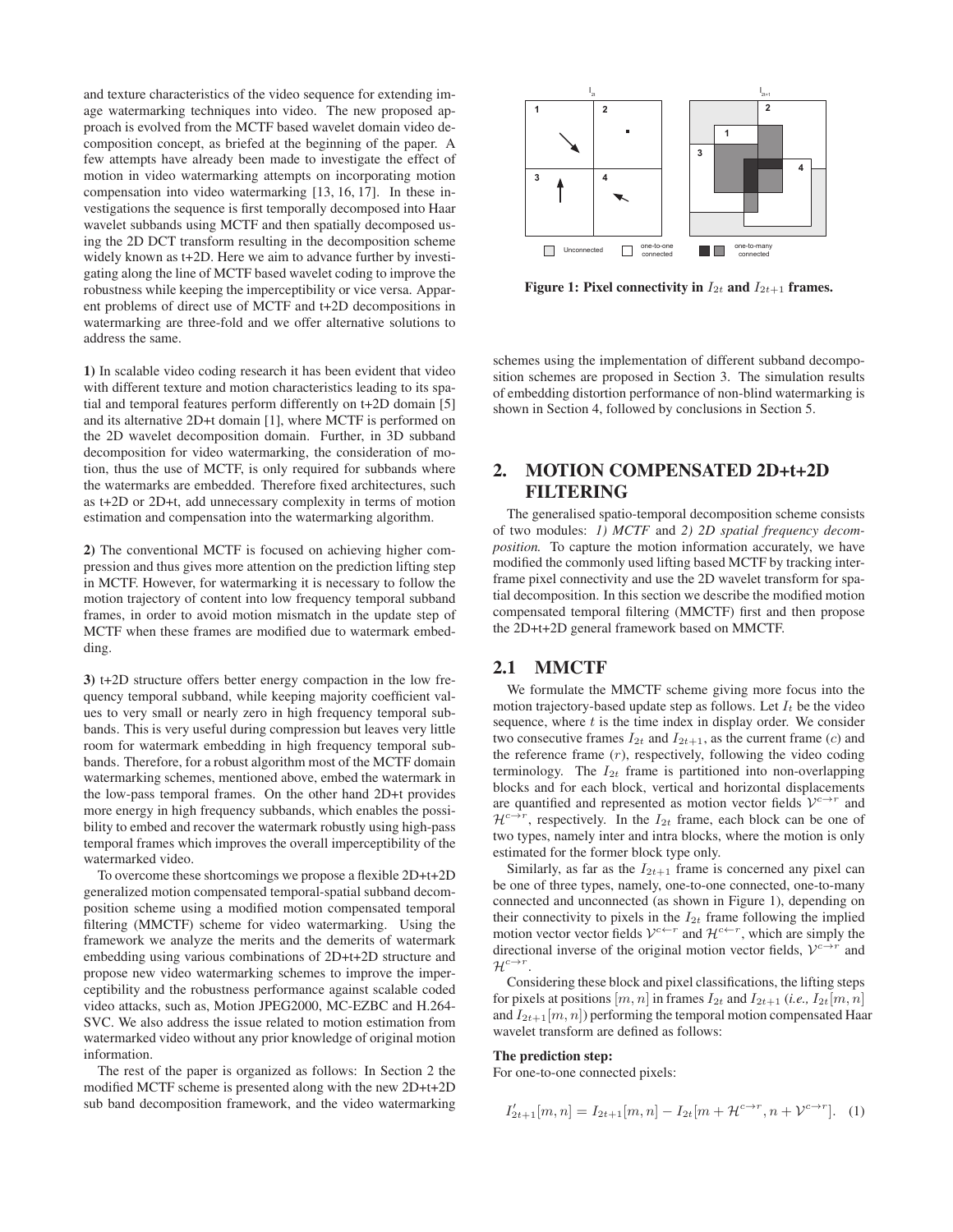For one-to-many connected pixels:

$$
I'_{2t+1}[m,n] = I_{2t+1}[m,n] - \frac{1}{J} \sum_{i=0}^{J-1} I_{2t}[m + \mathcal{H}_i^{c \to r}, n + \mathcal{V}_i^{c \to r}],
$$
\n(2)

where  $J$  is the total number of connections. For unconnected pixels:

$$
I'_{2t+1}[m,n] = I_{2t+1}[m,n].
$$
\n(3)

The above case is similar to the no prediction case as in intra blocks used in conventional MCTF.

#### The update step:

For inter blocks: Every pixel in an inter block is one-to-one connected with a unique pixel in  $I_{2t+1}$ . Then the update step is computed as

$$
I'_{2t}[m,n] = I_{2t}[m,n] + \frac{1}{2}I'_{2t+1}[m - \mathcal{H}^{c \leftarrow r}, n - \mathcal{V}^{c \leftarrow r}].
$$
 (4)

For intra blocks: As there are no motion compensated connections with  $I_{2t+1}$ ,

$$
I'_{2t}[m,n] = I_{2t}[m,n].
$$
\n(5)

Finally these lifting steps are followed by the normalization step.

$$
I_{2t}'[m,n] = \sqrt{2}I_{2t}'[m,n], \tag{6}
$$

$$
I_{2t+1}^{\prime\prime}[m,n] = \frac{1}{\sqrt{2}} I_{2t+1}^{\prime}[m,n]. \tag{7}
$$

The temporally decomposed frames  $I_{2t}^{\prime\prime}$  and  $I_{2t+1}^{\prime\prime}$  are the first level low and high pass frames and are denoted as  $L$  and  $H$  temporal subbands. These steps are repeated for all frames in  $L$  to obtain  $LL$  and  $LH$  sub bands and continued to obtain the desired number of temporal decomposition levels. For the inverse transform, the order of operation of steps is reversed and the first operand in lifting steps is changed to subject variable in above equations.

# 2.2 2D+t+2D framework

As we discussed earlier in Section 1, in a 3D video decomposition scheme, t+2D is achieved by performing temporal decomposition followed by a spatial transform where as in case of 2D+t, the temporal filtering is done after the spatial 2D transform. Due to its own merit and demerit, it is required to analyse both the combinations in order to enhance the video watermarking performance. A common flexible reconfigurable framework, which allows to create such possible combinations, are particularly useful for applications like video watermarking. Here we propose the 2D+t+2D framework by combining the modified motion compensated temporal filtering with spatial 2D wavelet transformation.

Let  $(s_1ts_2)$  be the number of decomposition levels used in the 2D+t+2D subband decomposition to obtain a 3D subband decomposition with motion compensated  $t$  temporal levels and  $s$  spatial levels, where  $s = s_1 + s_2$ . In such a scheme, first the 2D Discrete Wavelet Transform (DWT) is applied for an  $s_1$  level decomposition. As a result a new sequence is formed by the low frequency spatial LL subband of all frames. Then the sequence of spatial LL subbands are temporally decomposed using the MMCTF into t temporal levels. Finally each of the temporal transformed spatial LL subbands are further spatially decomposed into  $s_2$  wavelet levels.

For a t-s motion compensated temporal subband decomposition, the values of  $s_1$  and  $s_2$  are determined by considering the context of the choice of temporal-spatial subbands used for watermark embedding. For example, (032) and (230) parameter combinations



Figure 2: Realization of 3-2 temporal schemes using the 2D+t+2D framework with different parameters: (032).



Figure 3: Realization of 3-2 temporal schemes using the 2D+t+2D framework with different parameters: (230).

result in t+2D and 2D+t motion compensated 3D subband decompositions, respectively. The same amount subband decomposition levels can be obtained by also using the parameter combination (131) using the proposed generalized scheme implementation. The combination (002) allows 2D decomposition of all frames for frame by frame watermark embedding. The realization of these examples are shown in Figure 2, Figure 3, Figure 4 and Figure 5. We use the notation  $(LLL, LLH, LH, H)$  to denote the temporal subbands after a 3 level decomposition. We have described the the use of this framework in combination with watermarking algorithms, in the next section.

# 3. VIDEO WATERMARKING IN 2D+t+2D SPATIO-TEMPORAL DECOMPOSITION

We propose a new video watermarking scheme by extending the wavelet based image watermarking algorithms into 2D+t+2D framework. In this section, we briefly revisit the wavelet based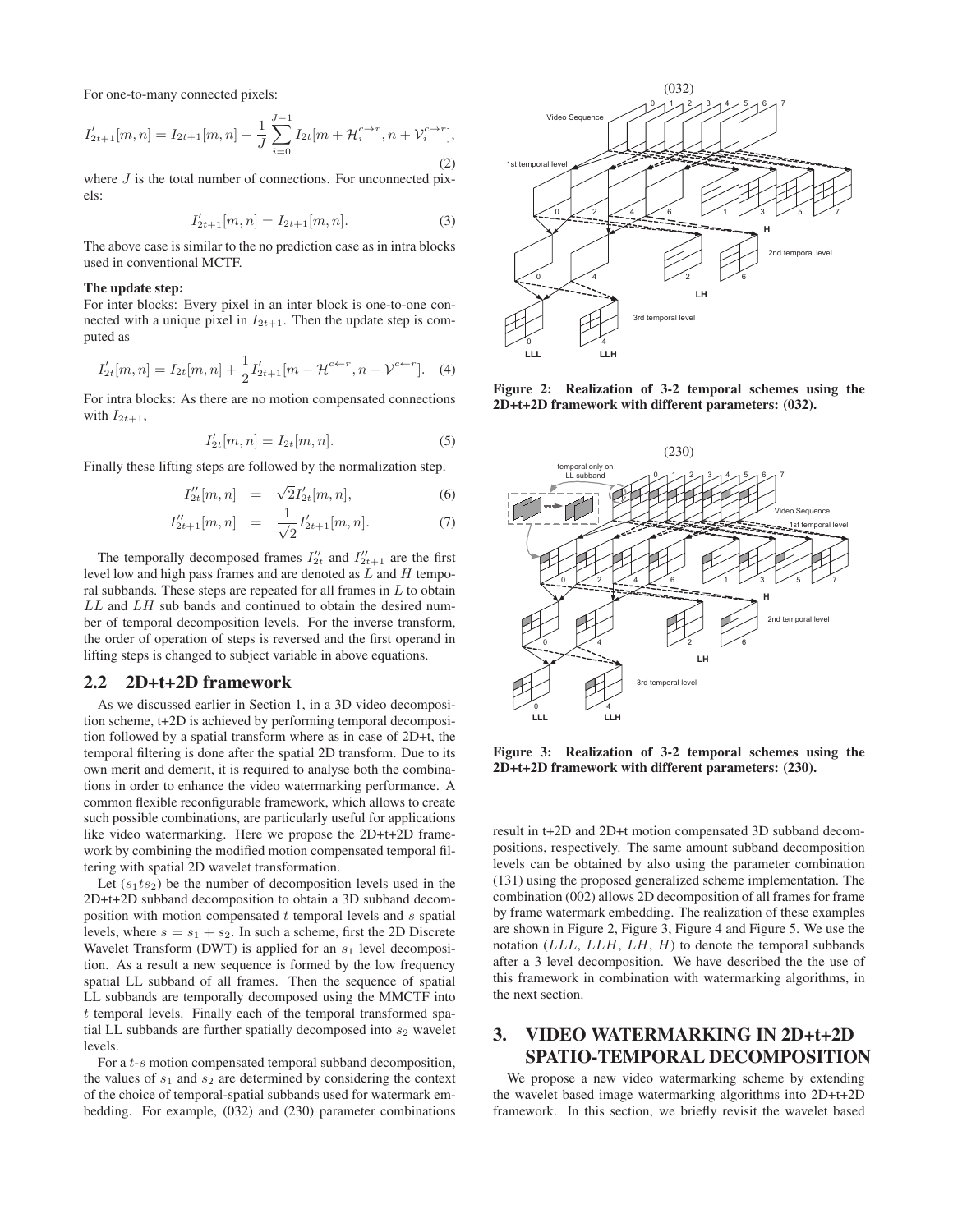

Figure 4: Realization of 3-2 temporal schemes using the 2D+t+2D framework with different parameters: (131).



Figure 5: Realization of spatial 2D frame-by-frame scheme using the 2D+t+2D framework with different parameters: (002).

image watermarking algorithms followed by the proposed video watermarking scheme. Then we carried on to analyze various combinations in the proposed video decomposition framework to decide on unique video embedding parameters, such as, 1) choice of temporal subband selection and 2) motion estimation parameters to retrieve the motion information from watermarked video.

#### 3.1 Wavelet based watermarking

Due to its ability for efficient multi-resolution spatio-frequency representation of the signals, the DWT became the major transform for spread spectrum watermarking. The wavelet domain watermarking algorithms often share a common model. We aim to present a common model suitable for various wavelet based watermarking schemes. Therefore, firstly we have generalized and broadly categorized the wavelet based watermarking schemes into two groups, namely: *1) Magnitude alteration modification* and *2) Re-quantization based modification*, and select example cases from each category. These selections also represent *1) Non-blind* and *2) Blind* cases of watermarking classification, respectively. A detailed discussion of these categorizations can be found from our previous work [3].

#### Magnitude Alteration based Watermarking (The Non-blind Case):

For the magnitude alteration category, additive watermarking is used, based on [10]. Magnitude based additive watermarking is

a popular choice for many people, watermarking within the DWT domain, due to its simplicity. Specific values are increased or decreased dependant on the magnitude of the coefficient, by making the modified coefficient a function of the original coefficient. The equation we used for magnitude based additive watermarking can be described as:

$$
C'_{s,t}[m,n] = C_{s,t}[m,n] + \alpha C_{s,t}[m,n]W,
$$
 (8)

where  $C_{s,t}[m,n]$  is the original decomposed coefficient at s, t spatiotemporal subband,  $\alpha$  is the watermark weighting factor, W is the watermark value to be embedded and  $C'_{s,t}[m,n]$  is the corresponding modified coefficient. The level adaptive thresholding as described in [10] is also taken into account to avoid watermark embedding in small or nearly zero coefficients to minimize the the false detection.

#### Re-quantization based Watermarking (The Blind Case):

In this category, we used a quantization-based watermarking method as proposed in [18]. Quantization based watermarking relies on modifying various coefficients towards a specific quantization step, δ. The method modifies the median coefficient by using a nonoverlapping  $3 \times 1$  running window, passed through the entire selected subband of the wavelet decomposed image. At each sliding position, a rank order sorting is performed on the coefficients  $C_1, C_2$  and  $C_3$  to obtain an ordered list  $C_1 < C_2 < C_3$ . The median value  $C_2$  is modified to obtain  $C_2$  as follows:

$$
C_2' = f(\gamma, C_1, C_3, W), \tag{9}
$$

where W is the input watermark sequence,  $\gamma$  is the weighting parameter and  $f()$  denotes a non-linear transformation and the quantization step  $\delta$  is defined as:

$$
\delta = \gamma \frac{|C_1| + |C_3|}{2}.
$$
 (10)

# 3.2 Proposed video watermarking scheme

The new video watermarking scheme uses the image watermarking algorithms on spatial-temporal decomposed video. The system block diagrams for watermark embedding, a non-blind extraction and a blind extraction are shown in Figure 6, Figure 7 and Figure 8, respectively.

#### Embedding:

To embed the watermark, first spatio-temporal decomposition is performed on the host video sequence by applying spatial 2D-DWT followed by temporal MMCTF for a 2D+t (230) or temporal decomposition followed by spatial transform for a t+2D (032). In both the cases, the motion estimation (ME) is performed to create the motion vector  $(MV)$  either on the spatial domain  $(t+2D)$  or in the frequency domain (2D+t) as described in Section 2.2. Other combinations, such as, 131 and 002 are achieved in a similar fashion. After obtaining the decomposed coefficients, the watermark is embedded either using magnitude alteration or a re-quantisation based modification algorithm by selecting various temporal low or high pass frames (i.e. LLL or LLH etc.) and spatial subband within the selected frame. Once embedded, the coefficients follow inverse process of spatio temporal decomposition in order to reconstruct the watermarked video.

#### Extraction and authentication:

The extraction procedure follows a similar decomposition scheme as in embedding and the system diagram for the same is shown in Figure 7 and Figure 8. The watermark coefficients are retrieved by applying 2D+t+2D decomposition on watermarked test video.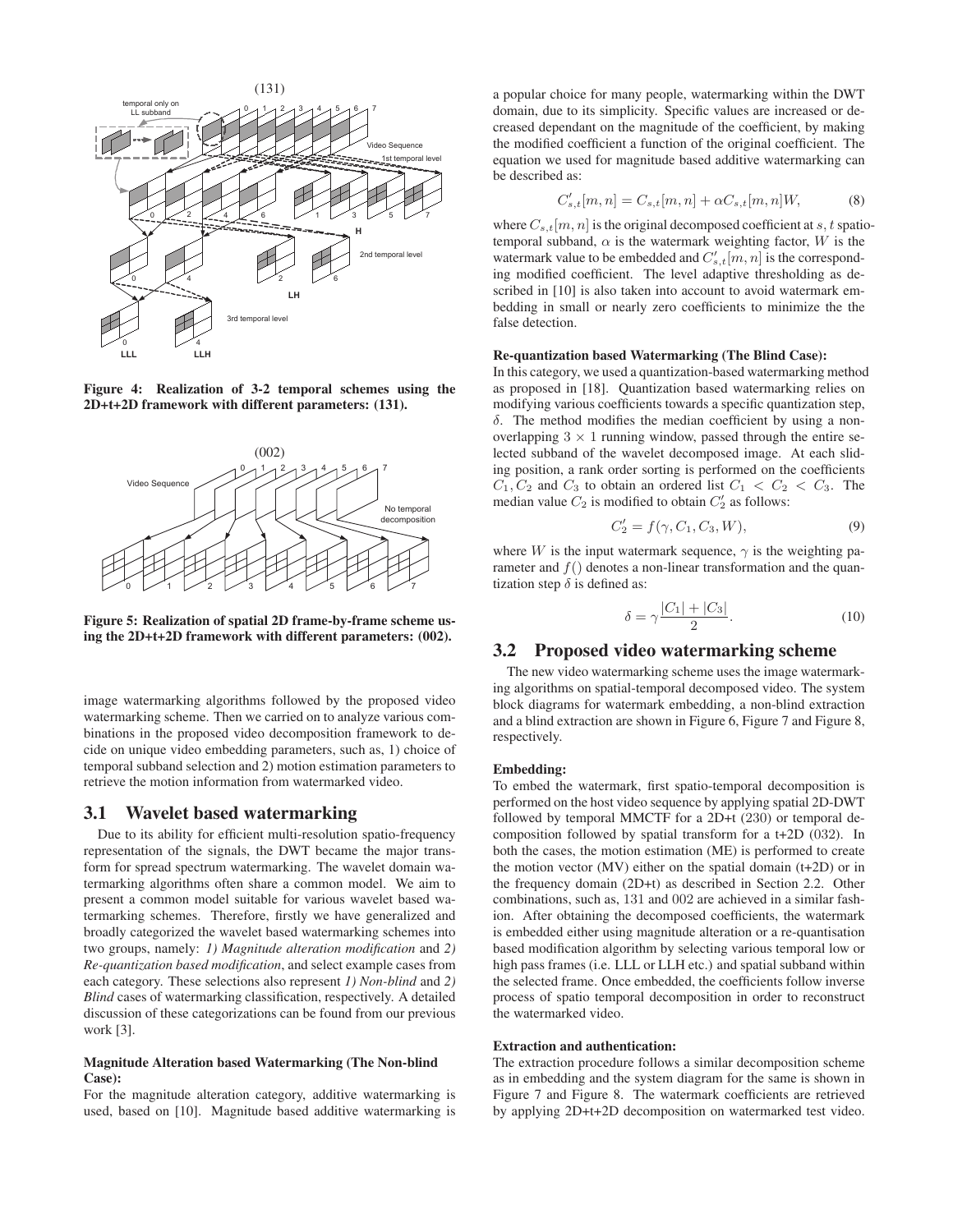

Figure 6: System blocks for watermark embedding scheme in 2D+t+2D spatio-temporal decomposition.



Figure 7: System blocks for non-blind watermark extraction scheme in 2D+t+2D spatio-temporal decomposition.

At this point we need to specifically mention about the motion information retrieval. For a non-blind algorithm the original video sequence is available at the decoder and hence the motion vector is obtained from the original video. After spatio-temporal filtering on test and original video, the coefficients are compared to extract the watermark. On the other hand, in case of a blind watermarking scheme, the motion estimation is performed on the test video itself without any prior knowledge of original motion information. The temporal filtering is then done by using the new motion vector and consequently the spatio-temporal coefficients are obtained for the detection.

The authentication is then done by measuring the Hamming distance  $(H)$  between the original and the extracted watermark using the following equation:

$$
H(W, W') = \frac{1}{L} \sum_{i=0}^{L-1} W_i \oplus W'_i,
$$
 (11)

where  $W$  and  $W'$  are the original and the extracted watermarks, respectively.  $L$  is the length of the sequence and  $\oplus$  represents the XOR operation between the respective bits.



Figure 8: System blocks for blind watermark extraction scheme in 2D+t+2D spatio-temporal decomposition.

# 3.3 The framework analysis in video watermarking context

Before approaching to the experimental simulations, in this sub section we aim to address the issues related to MMCTF based video watermarking of the proposed framework. Firstly to improve the imperceptibility, an investigation is made about the energy distribution of the host video in different temporal subbands, which is useful to select the temporally decomposed frames during embedding. Then an insight is given to motion retrieval for a blind watermarking scheme, where no prior motion information is available during watermark extraction and this is crucial for the robustness performance.

#### *3.3.1 On improving imperceptibility*

In wavelet domain watermarking research, it is well known fact that embedding in high frequency subbands offers better imperceptibility and low frequency embedding provides better robustness. Often wavelet decompositions compact most of the energy in low frequency subbands and leaves lesser energy in high frequencies and due to this reason, high frequency watermarking schemes are less robust to compression. Therefore, increase in energy distribution in high frequency subbands can offer a better watermarking algorithm.

In analyzing our framework, the research findings shows that different 2D+t+2D combinations can vary the energy distribution in high frequency temporal subbands and this is independent of video content. To show an example, we used Foreman sequence and decomposed using 032, 131 and 230 combinations in the framework and calculate the sum of energy for first 8 temporal frequency frames, namely,  $LLL$ ,  $LLH$ ,  $LH1$ ,  $LH2$ ,  $H1$ ,  $H2$ ,  $H3$  and  $H4$ . In all cases we calculate the energy for the low frequency  $(LL<sub>s</sub>)$ subband of spatial decomposition. Other input parameters are set to  $8 \times 8$  macro block, a fixed size block matching (FSBM) motion estimation with  $\pm 16$  search window. The results are shown in Table 1 and the histograms of the coefficients of LLL and LLH are shown in Figure 9. The inner graphs in Figure 9 represents the zoomed version of the local variations by clipping the y-axis to show the coefficient distribution more effectively. From the results, we can rank the energy distribution in high frequency temporal subbands as:  $(230) > (131) > (032)$ . This analysis guides us to select optimum spatio-temporal parameter in the framework to improve the robustness while keeping better imperceptibility.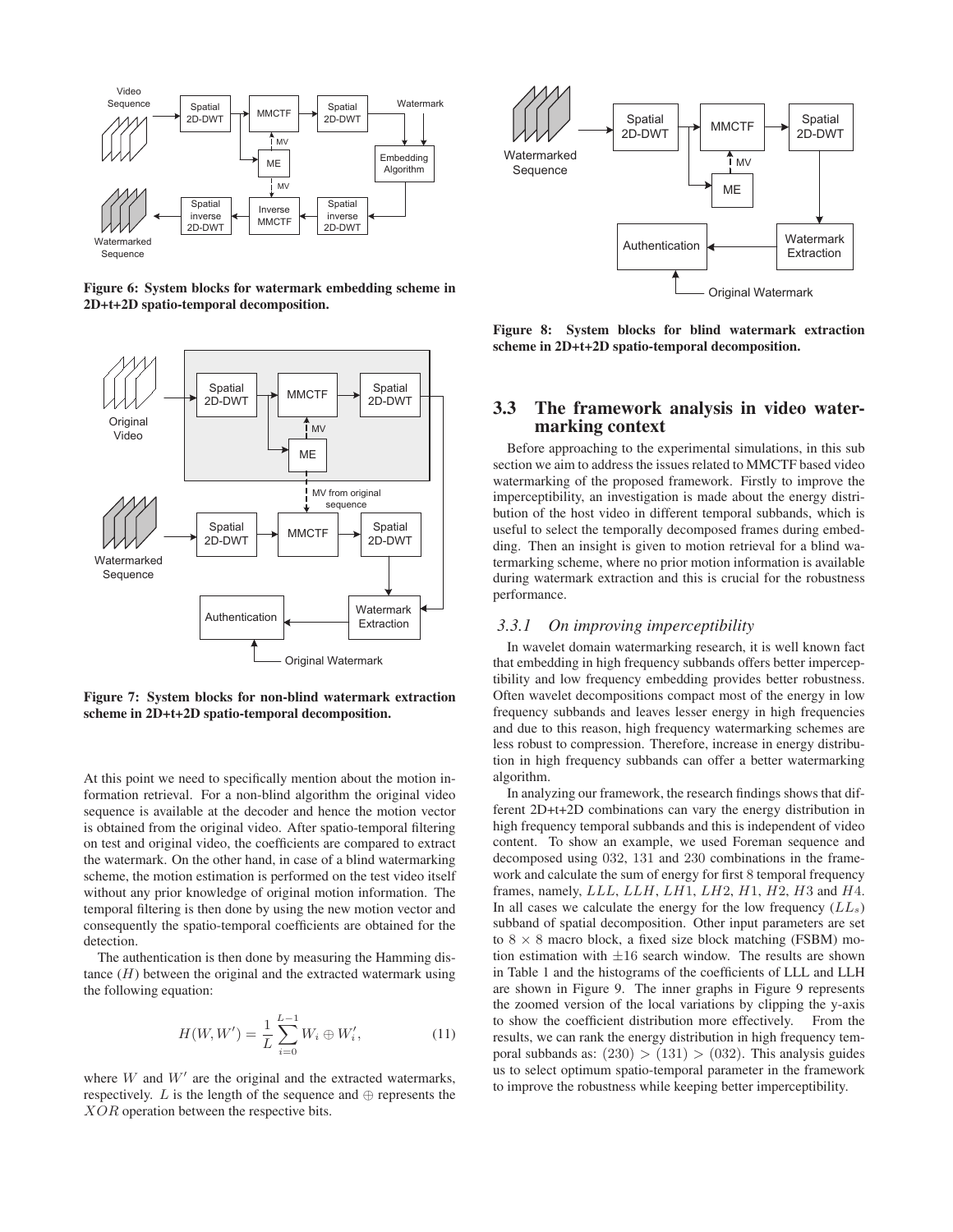

Figure 9: Histogram of coefficients at  $LL_s$  for  $3^{rd}$  level temporal low and high frequency frames. *Row 1) & 2)* represents LLL and LLH temporal frames, respectively and *Column 1), 2) & 3)* shows 032, 131 and 230 combinations of 2D+t+2D framework.

| Temporal        | Sum of Energy        |                      |                      |  |  |  |  |
|-----------------|----------------------|----------------------|----------------------|--|--|--|--|
| frames          | 032                  | 131                  | 230                  |  |  |  |  |
| <b>LLL</b>      | $1.49 \times 10^8$   | $1.49 \times 10^{8}$ | $1.49 \times 10^8$   |  |  |  |  |
| <b>LLH</b>      | $4.15 \times 10^{7}$ | $5.17 \times 10^{7}$ | $6.55 \times 10^{7}$ |  |  |  |  |
| LH <sub>1</sub> | $3.39 \times 10^7$   | $4.35 \times 10^{7}$ | $5.41 \times 10^{7}$ |  |  |  |  |
| LH2             | $3.14 \times 10^{7}$ | $3.87 \times 10^{7}$ | $5.03 \times 10^{7}$ |  |  |  |  |
| H1              | $3.03 \times 10^{7}$ | $3.23 \times 10^{7}$ | $4.25 \times 10^{7}$ |  |  |  |  |
| H <sub>2</sub>  | $2.68 \times 10^{7}$ | $3.48 \times 10^{7}$ | $4.08 \times 10^{7}$ |  |  |  |  |
| H <sub>3</sub>  | $2.76 \times 10^7$   | $3.42 \times 10^{7}$ | $3.83 \times 10^{7}$ |  |  |  |  |
| H <sub>4</sub>  | $3.42 \times 10^{7}$ | $3.53 \times 10^{7}$ | $4.36 \times 10^{7}$ |  |  |  |  |

Table 1: Sum of energy of coefficients at  $LL<sub>s</sub>$  for first 8 temporal low and high frequency frames of Foreman sequence.

## *3.3.2 On motion retrieval*

In an MCTF based video watermarking scheme motion information contributes at large for temporal decomposition along motion trajectory. The watermarking embedding modification in the temporal domain causes motion mismatch which affects the decoder performance. While original motion information is available for a non-blind watermarking scheme, a motion estimation must be done in the case of a blind video watermarking scheme. In this case, the motion vector is expected to be retrieved from the watermarked video without any prior knowledge of the original motion vector (MV). Our study shows that, in such a case, a more accurate motion estimation is possible by choosing the right 2D+t+2D combination along with an optimum choice of macro block (MB) size. At the same we investigate the performance based on motion search range (SR) and effectively SR has lesser contribution towards motion retrieval. The experiment set is organized by studying the watermarking detection performance by measuring Hamming distance of a blind watermark embedding at  $LL_s$  spatial subband on LLL and LLH temporal frames. Firstly the watermark extraction is done by using the original motion vector and then using various combinations of MB and SR to find the best the motion retrieval parameters. The results are shown in Table 2 using Foreman CIF size video sequence for 032, 131 and 230 spatio-temporal decompositions. The motion is estimated using a fixed size block motion algorithm. Due to the limitations in macro-block size and integer pixel motion search,  $16 \times 16$  MB search is excluded for 230 decomposition.

The results show that for a MB size more than  $8 \times 8$ , 2D+t outperform t+2D. In this context the spatio-temporal decompositions can be ranked as  $(230) > (131) > (032)$ . However in 2D+t, for a smaller MB, such as,  $4 \times 4$ , more motion mismatch is observed as motion estimation is done in a spatially decomposed region. Now, using the analysis, above, we have designed experiments to verify our proposed video watermarking schemes for improved imperceptibility as well as robustness against scalable video compressions.

# 4. EXPERIMENTAL RESULTS

We used the following experimental setups for the simulation of watermark embedding using the proposed generalized 2D+t+2D motion compensated temporal-spatial subband scheme. In order to make the watermarking strength constant across subbands, the normalization steps in the MCTF and the 2D DWT were omitted.

There are two different sets of result obtained for *Foreman* test video sequence to show the embedding distortion and the robustness performance. We have used one non-blind and one blind watermarking scheme as example cases, described in Section 3.1. For the simulations shown in this work the four combinations (032), (230), (131) and (002) were used. In each case, the watermark embedding is performed on the low frequency subband  $(LL<sub>s</sub>)$  of 2D spatial decompositions due to its improved robustness performance against compression attacks in image watermarking. In these simulations the morphological Haar transform was used as the 2D de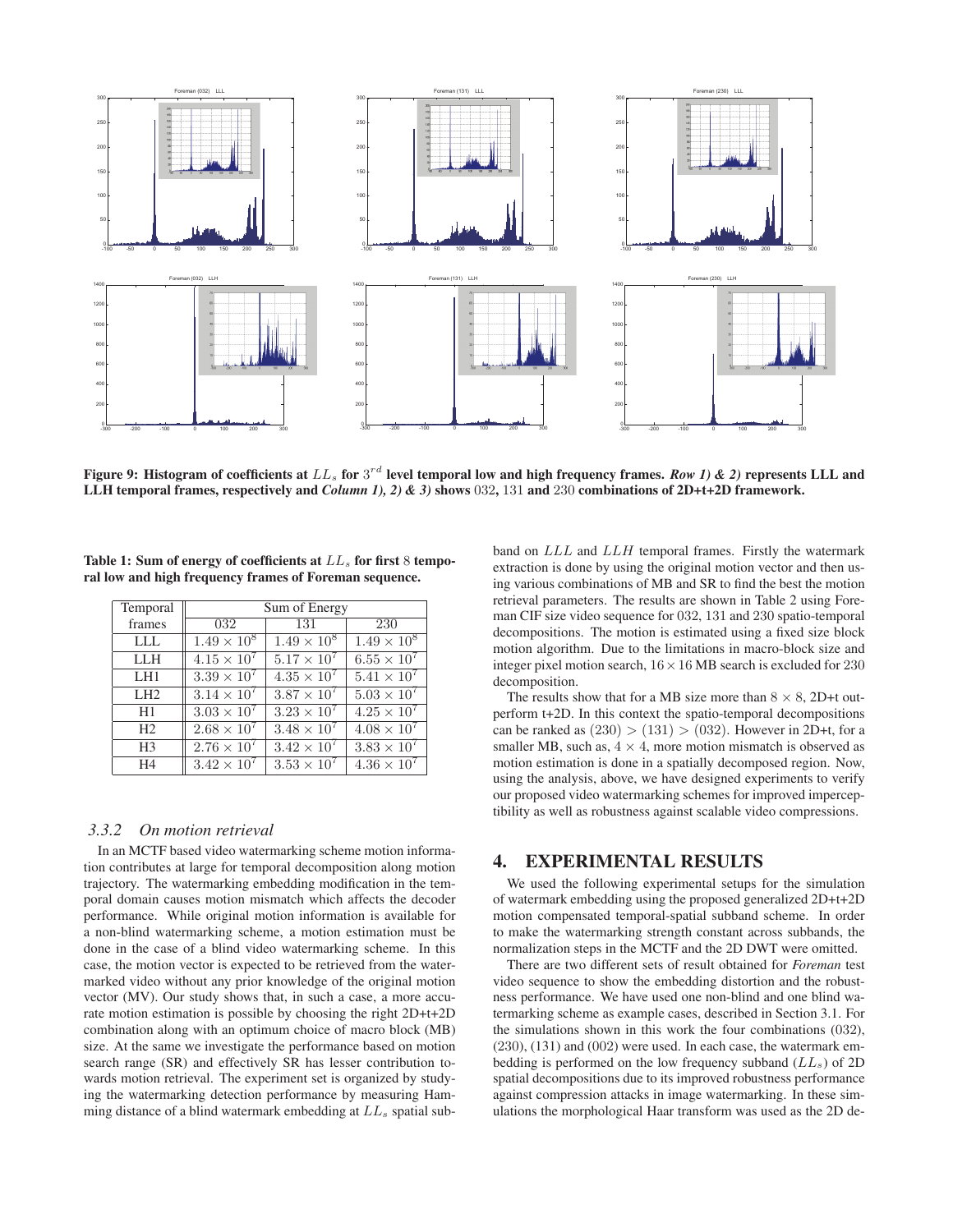Table 2: Hamming distance for blind watermarking by estimating motion from watermarked video using different macro block size (MB) and search range (SR). Embedding at  $LL<sub>s</sub>$  on frame: a) LLL and b)LLH on Foreman sequence.

| (a) LLL   |           |                                  |              |              |              |              |  |  |  |
|-----------|-----------|----------------------------------|--------------|--------------|--------------|--------------|--|--|--|
|           | Origi-    | MV from watermarked video: MB/SR |              |              |              |              |  |  |  |
|           | nal       | $16 \times 16$                   | $8 \times 8$ | $8 \times 8$ | $4 \times 4$ | $4 \times 4$ |  |  |  |
|           | <b>MV</b> | $\pm$ 32                         | $\pm 32$     | $\pm 16$     | $\pm 16$     | $\pm 8$      |  |  |  |
| 032       | 0.03      | 0.05                             | 0.08         | 0.08         | 0.08         | 0.09         |  |  |  |
| 131       | 0.03      | 0.04                             | 0.08         | 0.06         | 0.13         | 0.12         |  |  |  |
| 230       | 0.03      |                                  | 0.05         | 0.05         | 0.15         | 0.14         |  |  |  |
| (b) L L H |           |                                  |              |              |              |              |  |  |  |
|           | Origi-    | MV from watermarked video: MB/SR |              |              |              |              |  |  |  |
|           | nal       | $16 \times 16$                   | $8 \times 8$ | $8 \times 8$ | $4 \times 4$ | $4 \times 4$ |  |  |  |
|           | <b>MV</b> | $\pm$ 32                         | $\pm 32$     | $\pm 16$     | $\pm 16$     | $\pm 8$      |  |  |  |
| 032       | 0.17      | 0.36                             | 0.47         | 0.44         | 0.51         | 0.49         |  |  |  |
| 131       | 0.20      | 0.25                             | 0.36         | 0.34         | 0.48         | 0.47         |  |  |  |
| 230       | 0.20      |                                  | 0.28         | 0.28         | 0.38         | 0.38         |  |  |  |

compositions following our previous work on optimum wavelet kernel for image watermarking [2].

Based on the analysis in the previous section, here we explored the possibility of watermark embedding in high frequency temporal subband and investigate the robustness performance against compression attacks, as high frequency subband can offer improved imperceptibility. In the experiment sets, we chose  $3^{rd}$  temporal level high pass (LLH) and low pass (LLL) frames to embed the watermark. Other video decomposition parameters are set to: *1)* A groups of picture (GOP) size of 8 frames,  $2)$  8  $\times$  8 macro block size and 3) a search window of  $\pm 16$ . The choice of macro block size and search window are decided by referring the motion retrieval analysis in Section 3.3.2.

For embedding distortion measure we used Mean Square Error (MSE) and also measured the amount of flicker introduced due to watermark embedding by using the flicker metric in the MSU Quality Measurement Tool [14]. The flicker metric compares the flicker content in the watermarked video with respect to the original video. In both metrics the lower values correspond to the better distortion performance. On the other hand the watermarking robustness is represented by Hamming distance as mentioned in Eq. (11) and lower Hamming distance corresponds a better detection performance. Various scalable coded quality compression attacks are considered, such as, Motion JPEG2000 (using *Open JPEG* software code), MC-EZBC scalable video coding (an RWTH Aachen University implementation) and H.264-SVC (scalable extension) using JSVM software (Release 9.15).

The experiments are divided into two sets, one for non-blind watermarking and the other for blind watermarking, described as follows:

#### *Experiment Set 1 (Non-blind watermarking):*

A non-blind magnitude alteration based watermarking algorithm is chosen from Section 3.1 for this experimental set. The weighting parameter  $\alpha$  is set to 0.1 while using a level adaptive threshold to select the coefficients to embed. The embedding distortion results are shown in Figure 10 and Figure 11 for LLL and LLH frames, respectively with a data capacity of 2096 binary logo based watermark bit. In each of the figures in x-axis, the top row represents the MSE while flicker metrics are shown in the bottom row. The



Figure 10: Embedding distortion performance for non-blind watermarking on LLL temporal subband for Foreman sequence. *Row 1) & 2)* represents the Mean Square Error (MSE) & Flicker metric, respectively.

y-axis of the figures presents various frames within one GOP with the size of 8. It is evident from these results that the proposed framework based methods ((230), (032) and (131)) outperform the frame-by-frame embedding (002) with respect to embedding distortion performance particularly flickering.

The robustness results for this experiment set are shown in Figure 14 where the x-axis represents compression ratio (Motion JPEG) or video bit rate (MC-EZBC and H.264-SVC) and the y-axis shows the corresponding Hamming distances. *Rows 1) & 2)* show the results for the LLL and LLH frame selections, respectively. Due to the nature of energy distribution, the robustness performances are comparable in the LLL where as any combination of temporal filtering on spatial decomposition (i.e. (131) and (230)) outperforms a conventional t+2D based scheme in the high pass temporal frame LLH. Although a frame-by-frame (002) provides better robustness against video compression, it is wise to avoid such scheme to overcome the flickering issue.

#### *Experiment Set 2 (Blind watermarking):*

Here a re-quantization based blind watermarking scheme, described in Section 3.1, is used, while keeping all other common experimental parameters similar to *Experiment Set 1*. The watermark weighting parameter  $\gamma$  is set to 0.1 for LLL and 0.4 for the LLH subband choices. In this case the motion information is obtain from the watermarked test video and the motion parameters are set to the macro block size of  $8 \times 8$  with a  $\pm 16$  search window. The embedding distortion results are shown in Figure 12 and Figure 13 for LLL and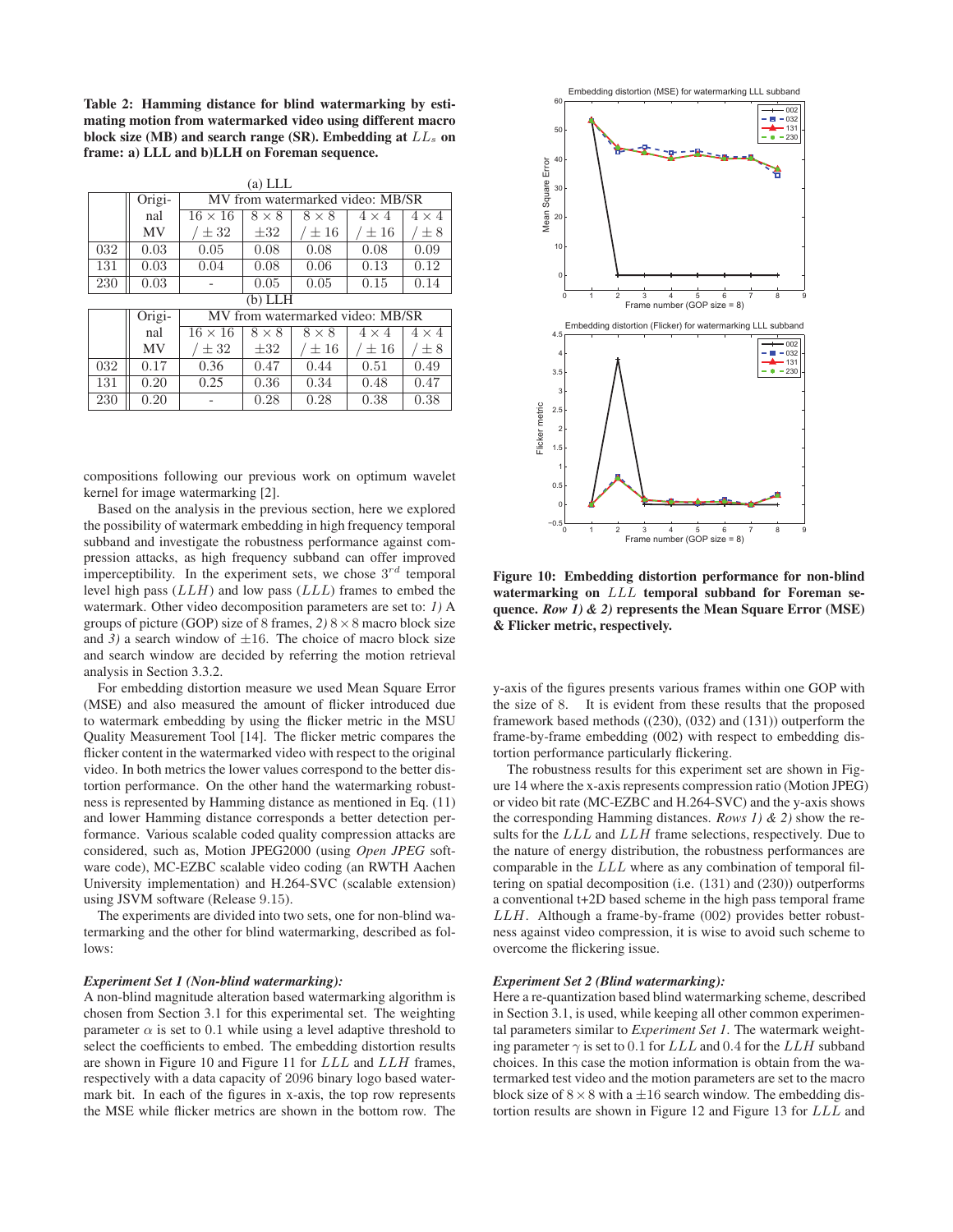

Figure 11: Embedding distortion performance for non-blind watermarking on  $LLH$  temporal subband for Foreman sequence. *Row 1) & 2)* represents the Mean Square Error (MSE) & Flicker metric, respectively.

LLH temporal frames, respectively, with the data capacity of 2112 binary logo based watermark bit. A similar result set, as in the previous experiment setup, is obtained which shows that the MCTF based schemes helps to remove the flicker and the overall performance can be ranked as  $(230)>(131)>(032)>(002)$ .

The robustness results for the blind watermarking scheme are shown in Figure 15, where the top row shows results for the LLL temporal subband while results for LLH are shown in the bottom row. The columns represent various scalability attacks, Motion JPEG2000, MC-EZBC and H.264-SVC, respectively. In this case, due to the energy distribution in high frequency temporal subbands, the overall robustness performance is poor for watermark embedding in high frequency subbands  $(LLH)$ .

We have studied in Section 3.3.2 that a 2D+t scheme offers better motion estimation for the blind watermarking algorithm and hence outperforms t+2D in robustness performance. Various spatio-temporal combinations, based on the robustness performance against various attacks can be ranked as  $(230)>(131)>(032)$ . With a similar argument regarding the flickering problem, as discussed previously, we exclude the frame-by-frame (002) algorithm while proposing the video watermarking scheme. However for the completeness of this paper we have shown the robustness results for the frame-by-frame (002) watermark embedding.

To conclude the discussion, we suggest that, a choice of 2D+t based watermarking scheme improves the imperceptibility and the robustness performance in a video watermarking scenario for a non-blind as well as a blind watermarking algorithm.



Figure 12: Embedding distortion performance for blind watermarking on LLL temporal subband for Foreman sequence. *Row 1) & 2)* represents the Mean Square Error (MSE) & Flicker metric, respectively.

# 5. CONCLUSIONS

In this paper, we have presented a flexible generalized motion compensated temporal-spatial subband decomposition scheme, based on the MMCTF for video watermarking. The MCTF was modified by taking into account the motion trajectory into obtaining an efficient update step. The embedding distortion performance evaluated using both MSE and flicker difference metric shows superior performance for the MMCTF driven 2D+t+2D subband domain watermarking as opposed to frame-by-frame 2D wavelet domain watermarking which does not take motion into account. The proposed subband decomposition also provides low complexity as MCTF is performed only on subbands where the watermark is embedded. The robustness performance against scalable coding based compressions attacks, including Motion JPEG2000, MC-EZBC and H.264-SVC (scalable extension) is also evaluated. The proposed 2D+t based video watermarking scheme within 2D+t+2D filtering framework outperforms conventional t+2D watermarking schemes in a non-blind as well as a blind watermarking scenario.

# 6. REFERENCES

- [1] Y. Andreopoulos, A. Munteanu, J. Barbarien, M. van der Schaar, J. Cornelis, and P. Schelkens. In-band motion compensated temporal filtering. *Signal Processing: Image Communication*, 19(7):653–673, Aug. 2004.
- [2] D. Bhowmik and C. Abhayaratne. Morphological wavelet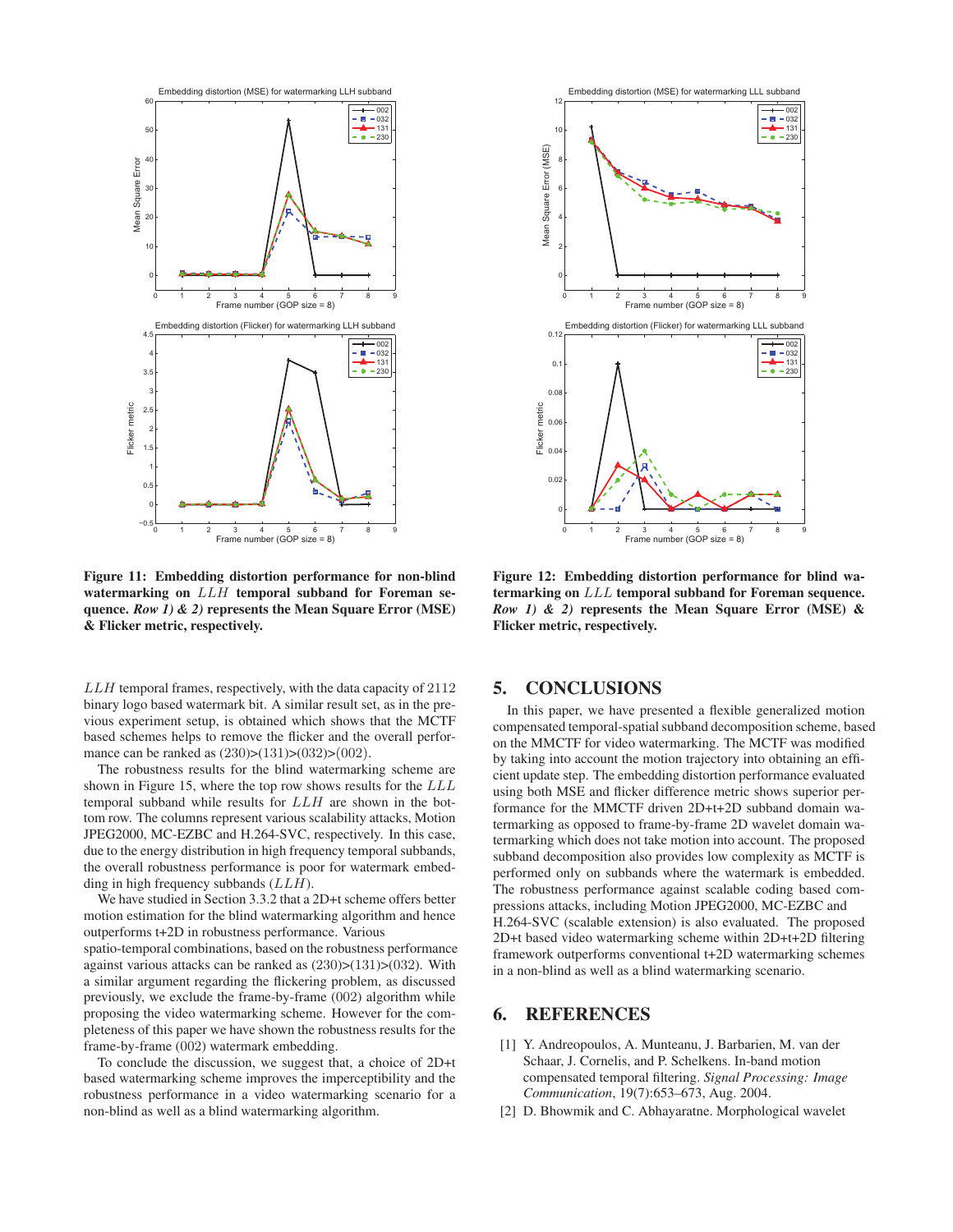

Figure 13: Embedding distortion performance for blind watermarking on LLH temporal subband for Foreman sequence. *Row 1) & 2)* represents the Mean Square Error (MSE) & Flicker metric, respectively.

domain image watermarking. In *Proc. European Signal Processing Conference (EUSIPCO)*, pages 2539–2543, 2007.

- [3] D. Bhowmik and C. Abhayaratne. A framework for evaluating wavelet based watermarking for scalable coded digital item adaptation attacks. In *Proc. SPIE Wavelet Appl. in Industrial Processing VI*, volume 7248, page 72480M (10 pages), 2009.
- [4] P. Campisi. Video watermarking in the 3D-DWT domain using quantization-based methods. In *Proc. IEEE MMSP*, pages 1–4, 2005.
- [5] S. Choi and J. W. Woods. Motion-compensated 3-D subband coding of video. *IEEE Trans. Image Processing*, 8(2):155–167, Feb. 1999.
- [6] I. J. Cox, J. Kilian, F. T. Leighton, and T. Shamoon. Secure spread spectrum watermarking for multimedia. *IEEE Trans. Image Processing*, 6(12):1673–1687, Dec. 1997.
- [7] G. Doërr and J.-L. Dugelay. A guide tour of video watermarking. *Signal Processing: Image Communication*, 18(4):263–282, 2003.
- [8] F. Hartung and B. Girod. Watermarking of uncompressed and compressed video. *Signal Processing*, 66(3):283–301, 1998.
- [9] S.-T. Hsiang and J. W. Woods. Embedded video coding using invertible motion compensated 3-D subband/wavelet filter bank. *Signal Processing: Image Communication*, 16:705–724, May 2001.
- [10] J. R. Kim and Y. S. Moon. A robust wavelet-based digital watermarking using level-adaptive thresholding. In *Proc. IEEE ICIP*, volume 2, pages 226–230, 1999.
- [11] S.-J. Kim, S.-H. Lee, K.-S. Moon, W.-H. Cho, I.-T. Lim, K.-R. Kwon, and K.-I. Lee. A new digital video watermarking using the dual watermark images and 3D DWT. In *Proc. IEEE Region 10 TENCON*, volume 1, pages 291–294, 2004.
- [12] Y. Li, X. Gao, and J. Hongbing. A 3D wavelet based spatial-temporal approach for video watermarking. In *Proc. IEEE Int'l Conf. on Comput. Intelligence and Multimedia App. (ICCIMA)*, pages 260–265, 2003.
- [13] P. Meerwald and A. Uhl. Blind motion-compensated video watermarking. In *Proc. IEEE ICME*, pages 357–360, 2008.
- [14] V. G. MSU Graphics & Media Lab. MSU quality measurement tool. Available: http://www.compression.ru/video/ [Accessed: Jan. 15, 2010].
- [15] C. I. Podilchuk, N. S. Jayant, and N. Farvardin. Three-dimensional subband coding of video. *IEEE Trans. Image Processing*, 4(2):125 –139, Feb. 1995.
- [16] P. Vinod and P. K. Bora. Motion-compensated inter-frame collusion attack on video watermarking and a countermeasure. *IEE Proceedings on Information Security*,  $153(2):61 - 73$ , June 2006.
- [17] P. Vinod, G. Doërr, and P. K. Bora. Assessing motion-coherency in video watermarking. In *Proc. ACM Multimedia and Security*, pages 114–119, 2006.
- [18] L. Xie and G. R. Arce. Joint wavelet compression and authentication watermarking. In *Proc. IEEE ICIP*, volume 2, pages 427–431, 1998.
- [19] W. Zhu, Z. Xiong, and Y.-Q. Zhang. Multiresolution watermarking for images and video. *IEEE Trans. Circ. and Syst. for Video Tech*, 9(4):545–550, Jun 1999.